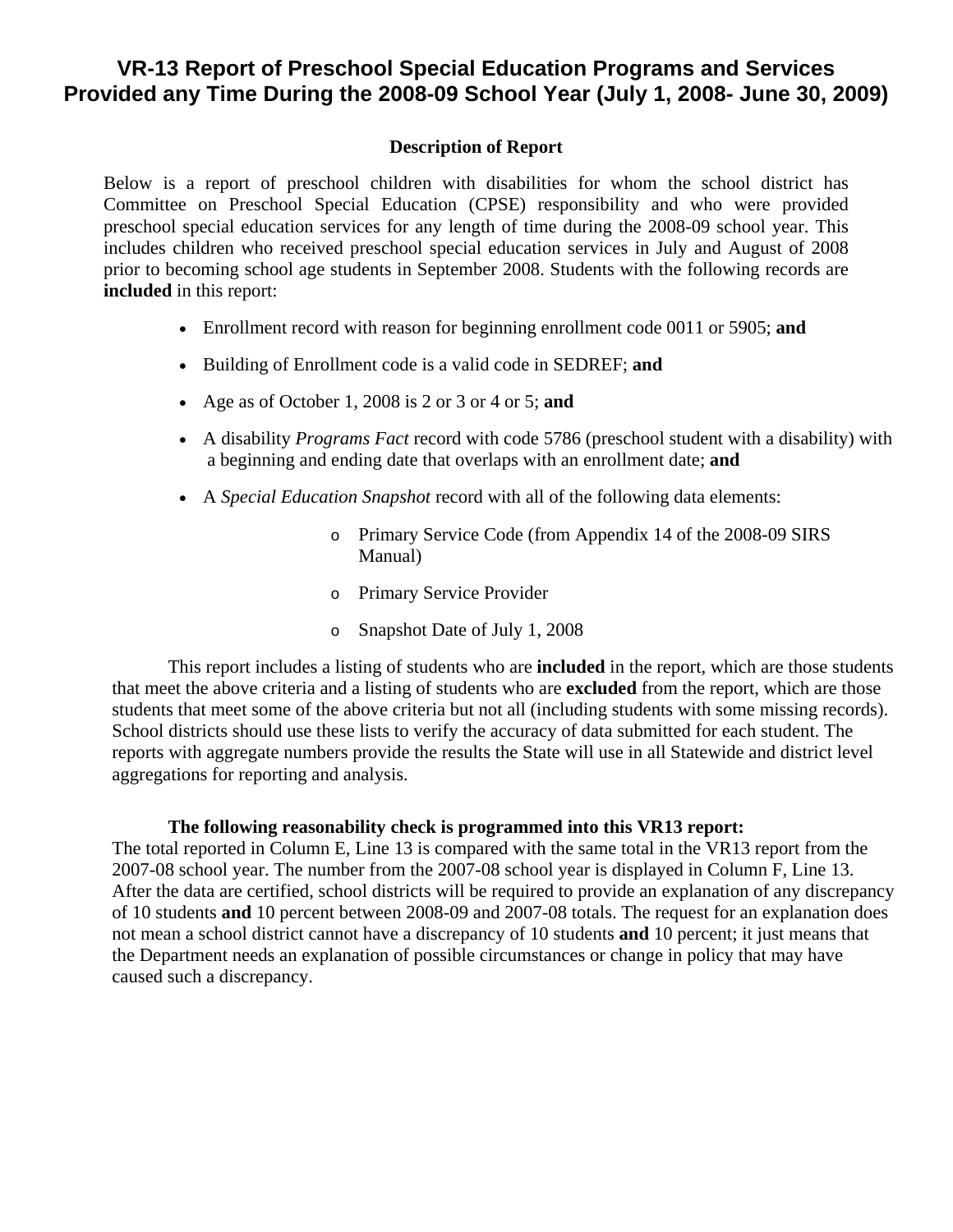## **VR-13 Report of Preschool Special Education Programs and Services Provided any Time During the 2008-09 School Year (July 1, 2008- June 30, 2009)**

|                       |                                                                                                | $\mathbf A$ | $\bf{B}$ | $\mathbf C$                        | D     | E                                                                          | $\mathbf F$                                                    | $\mathbf G$                      |
|-----------------------|------------------------------------------------------------------------------------------------|-------------|----------|------------------------------------|-------|----------------------------------------------------------------------------|----------------------------------------------------------------|----------------------------------|
| Line<br><b>Number</b> | <b>Program/Services</b>                                                                        | Age 2       | $Age\,3$ | Age as of October 1, 2008<br>Age 4 | Age 5 | <b>Total</b><br><b>Ages</b><br>$2 - 5$<br>2008-09<br><b>School</b><br>Year | <b>Total</b><br>Ages $2-5$<br>2007-08<br><b>School</b><br>Year | Reason-<br>ability<br>$Check***$ |
| 01                    | Related Services Only                                                                          |             |          |                                    |       |                                                                            |                                                                |                                  |
| 02                    | Special Education Itinerant Teacher (SEIT)<br>Services Only                                    |             |          |                                    |       |                                                                            |                                                                |                                  |
| 03                    | Related Services and SEIT Services                                                             |             |          |                                    |       |                                                                            |                                                                |                                  |
| 04                    | Half-Day (2.5 hours or less) Special Class Program<br>in Integrated Setting *                  |             |          |                                    |       |                                                                            |                                                                |                                  |
| 0 <sub>5</sub>        | Half-Day (2.5 hours or less) Special Class Program<br>in Segregated Setting **                 |             |          |                                    |       |                                                                            |                                                                |                                  |
| 06                    | Full-Day (more than 2.5 hours, up to 3 hours) Special<br>Class Program in Integrated Setting * |             |          |                                    |       |                                                                            |                                                                |                                  |
| 07                    | Full-Day (more than 2.5, up to 3 hours) Special Class<br>Program in Segregated Setting **      |             |          |                                    |       |                                                                            |                                                                |                                  |
| 08                    | Full-Day (more than 3 hours, up to 4 hours) Special<br>Class Program in Integrated Setting *   |             |          |                                    |       |                                                                            |                                                                |                                  |
| 09                    | Full-Day (more than 3 hours, up to 4 hours) Special<br>Class Program in Segregated Setting **  |             |          |                                    |       |                                                                            |                                                                |                                  |
| <b>10</b>             | Full-Day (more than 4 hours) Special Class Program<br>in Integrated Setting *                  |             |          |                                    |       |                                                                            |                                                                |                                  |
| 11                    | Full-Day (more than 4 hours) Special Class Program<br>in Segregated Setting **                 |             |          |                                    |       |                                                                            |                                                                |                                  |
| 12                    | Residential Program                                                                            |             |          |                                    |       |                                                                            |                                                                |                                  |
| 13                    | <b>Total</b>                                                                                   |             |          |                                    |       |                                                                            |                                                                |                                  |